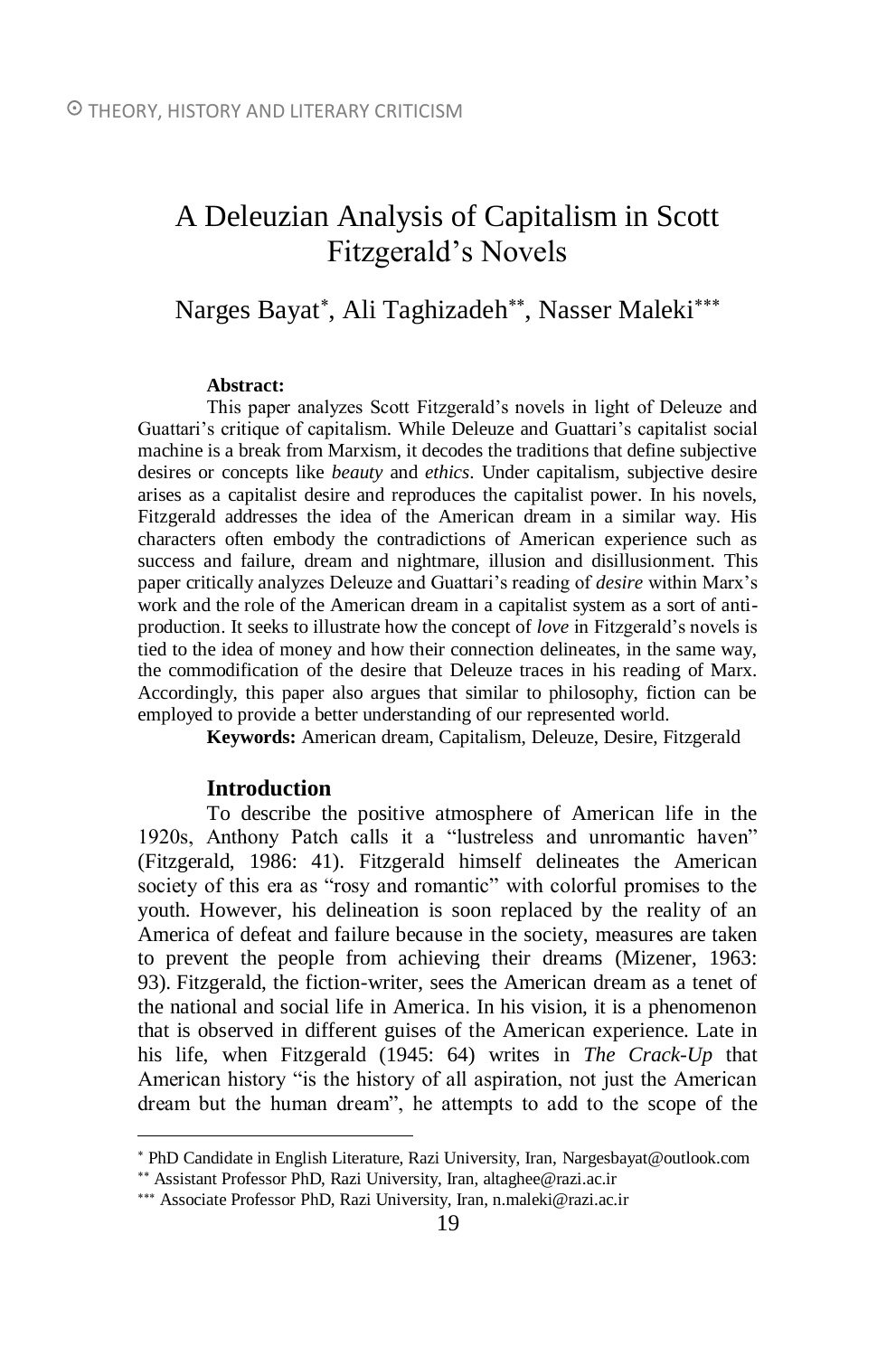dream so that it would cover the whole dimensions of the American life. Therefore, he underlines the importance of tradition by using the relation between the two concepts of *love* and *money*.

Gilles Deleuze and Felix Guattari's *Anti-Oedipus: Capitalism and Schizophrenia* addresses how psychoanalysis works for the capital to manipulate subjectivities (Guattari, 2008). They contend that desire has a horizontal and collective function and that a desiring-machine is created when one subject is connected to another subject. Desire is a collective production, and the unconscious internalizes the desire that is the product of the connections in which subjects enter and the structures of power they encounter. The collective and horizontal nature of desire means that desire is not created neutrally and can be controlled by power structures (Deluze and Guattari, 1983). Put differently, structures of power promote and express a legitimate conception of desire. Therefore, with its structures of power, the state forces becoming into individuals (Deleuze and Parnet, 2007). Similarly, the representation of the American dream in Fitzgerald's novels centers on the internalization of desire.

In his fiction, Fitzgerald most clearly depicts the American dream as ambiguous. In the American capitalistic social system, his heroes often appear as victims and thus subordinate to the heroines. In his critique of the American dream, love is employed as an illusive notion that stands in a close connection with money. Fitzgerald demonstrates that the entangled love relationships in his novels are closely related to and dependent upon money. The primary goal of this study is to analyze the representation of the American dream in Fitzgerald's novels on the basis of Deleuzian capitalism.

## **Literature Review**

In order to define Deleuzian capitalism, it is essential to explain what Marx meant by capitalism. Marx and Engels state that capitalism works by revising individuals' personal needs and desires to adjust those needs to the system and structure of capitalism (Marx and Engels, 2009). They talk about how capitalism transforms the ways individuals would desire. Capitalism has a constant need to produce accumulation and turn everything, including the desires of the individuals, into commodities to be controlled by the capitalist to produce new demands that will be satisfied by new commodities. This process is directed toward the satisfaction of a pressing need which Pfeifer (2017) describes as the requirement for the creation and proliferation of capital.

Marx asserts that the actions and desires of the capitalist are the products of social bonds of commodity exchange within which the capitalist subject is entrapped. Desire submits to the law of capital, and it becomes a commodity connected to other commodities through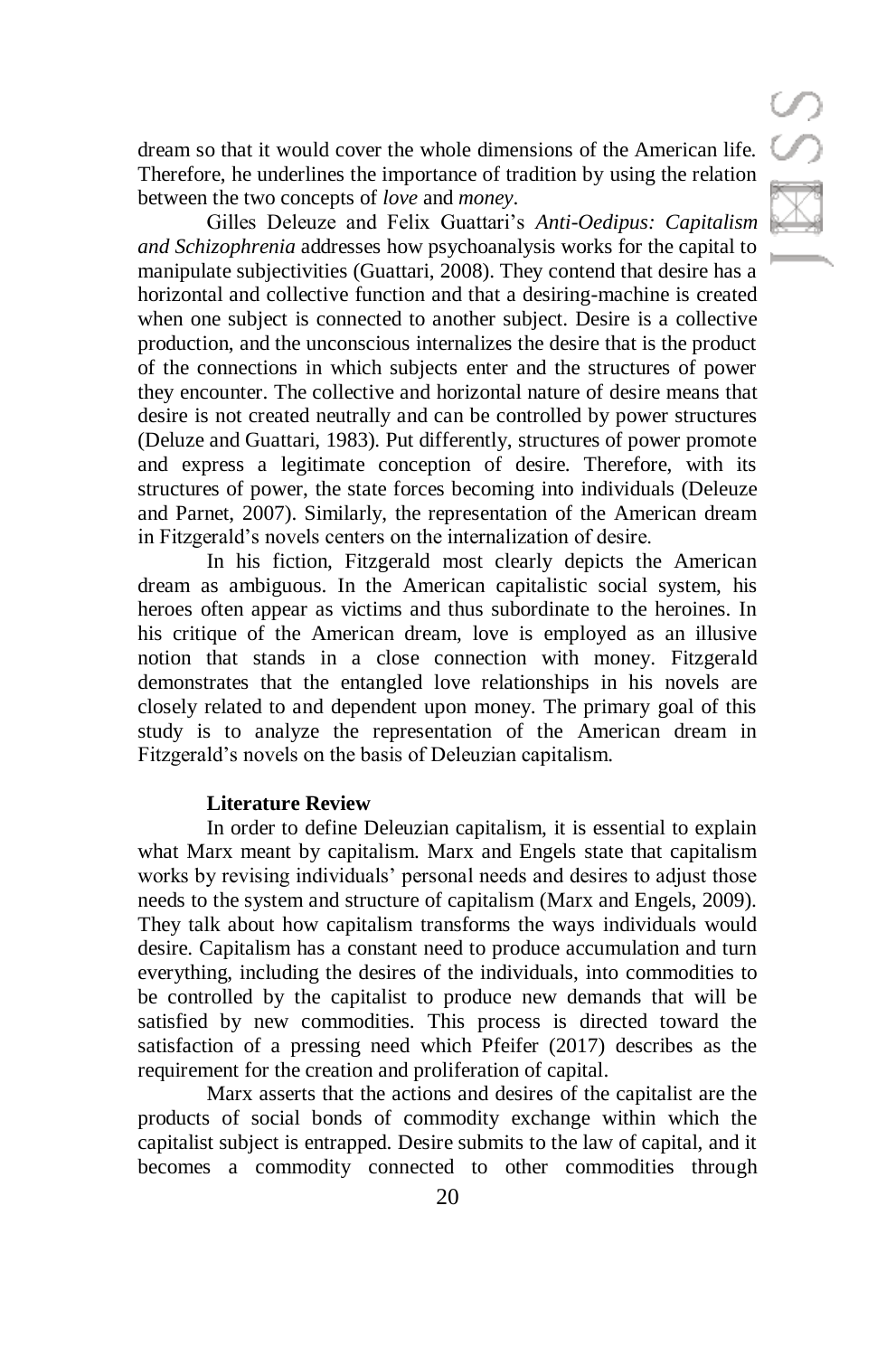exchange-value. Furthermore, Marx (2005) maintains that consumption produces the incentive for production. If production offers an external object to consumption, consumption will represent production as a need and an intrinsic image. This shows that the production of desire is the internalization of the dialectic that is described above. In addition, Pfeifer (2017) states that commodified desire internalizes the commodity network that would generate capitalist desire. Under capitalism, the commodification of desire is inevitable, and Marx (2019) explains that this kind of desire offers the promise of overcoming capitalism.

In addition, Samo Tomsic (2016) points out that under capitalism, commodity turns into pleasure. In other words, desire is directed toward commodity exchange. For Marx, commodity pleasures are desires and beliefs that belong to the superstructure. It means that they are ideological motivations that depend upon the forces of production. The forces of production create commodities and exchange values that produce particular needs and desires in the superstructure, and the satisfaction of these desires produces wealth for the capitalist and the necessity to sell labor for the worker. In this way, subjective desires express the social relations of capitalism.

#### **Methodology and Theoretical Framework**

This research is a critical analysis of Fitzgerald's representation of the American dream in his novels on the basis of Deleuze and Guattari's reading of desire within Marx's work. It uses Deleuze and Guattari's critique of capitalism to explain the commodification of desire in Fitzgerald's novels. As demonstrated above, in the process of commodification, capital exerts power over the state. Deleuze and Guattari (1983) argue that the state is inferior to the class structure in a capitalist society. The capitalist state is formed by the independent class structure, which assigns the state to serve its terms. Therefore, the state and subjectivity are tools to reproduce the social structure of the capital. When the state power is decentered and the individual desire is colonized, capital exercises its power over other areas of subjective existence.

When Marx (1978) argues that the power of money represents the power of its possessor, he implies that the capital rewrites social rules and conventions. Deleuze and Guattari (1983) explore this point when they refer to the processes of deterritorialization and decoding within capitalism. They explain that conceptions like beauty, ugliness, and factors that make an individual ethical or not are decided by the 'socius'. The socius or the social machine is the mass of various practices and traditions that pre-exist the individual and form the background of the society to which the individual belongs.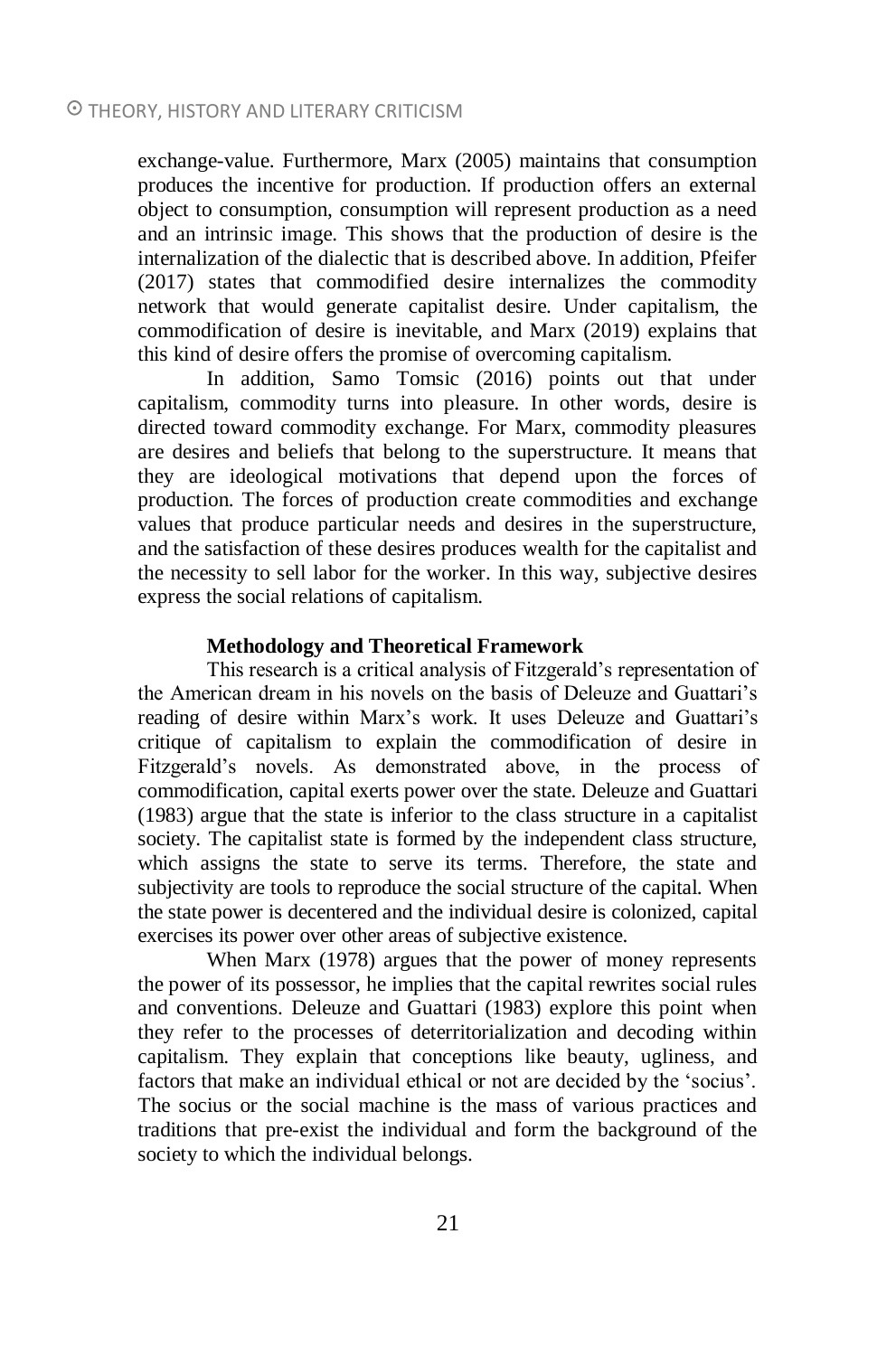Therefore, the way production is conditioned is like how a machine sets the rules for the production of goods and desires that are indivisible from a repetition of the past (Read, 2008). This means that these codes are the traditions and social memory of society that shape the individual subjects' social identities. Subjectivity does not exist outside of a particular socius. In other words, social subjects originate from the specific traditions and beliefs of that socius.

Additionally, Deleuze and Guattari (1983) state that the capitalist social machine decodes the traditions that define subjective desires or concepts like beauty and ethics. Nevertheless, it is about the capital that capitalism deterritorializes these traditions. They assert the importance of capitalism as a social machine based on the decoded flows that would substitute intrinsic codes with money. They explain that capitalism liberates desire and controls it through social circumstances that limit the dissolution of desire; thus, desire is continuously resisting the force that moves it to its limit. It is here that there is a break from traditional Marxism. Ideology in Marxist discourse differentiates between the proper function of the capitalist system and what the individual wrongly believes about the social structures and his position in capitalism.

Based on this analysis, ideology serves the interest of the capitalist modes of production and makes these modes of production seem natural and necessary. However, to be liberated from the oppressive forces of the capital, the individual may consider these beliefs as ideological and as a false understanding of the social order. It seems that Deleuze and Guattari move in this direction to reject ideology, for when they state that instead of ideology, there are organizations of power, they seek to help the individual be free from the grasp of ideology (Deleuze and Guattari, 2004).

Furthermore, Deleuze and Guattari (2004) explain that desire does not depend on the economic base and is not controlled by ideology. Instead, it belongs to the infrastructure, and it organizes power. They affirm that desire creates a repressive structure, and power unites the economic infrastructure and desire. So it comes out that the Marxist critique explores how capitalism produces a deterritorialized desiringsubject whose job is, similar to the social structure in which he lives, to put other social institutions in the service of capital. Deleuze and Guattari's understanding of Marx demonstrates this recognition that desire is not a superstructure but an infrastructure. Under capitalism, subjective desire arises as capitalist desire and reproduces capitalist power. The next section of this research explains how this idea is similar to what Scott Fitzgerald addresses in his critique of the American dream in his novels.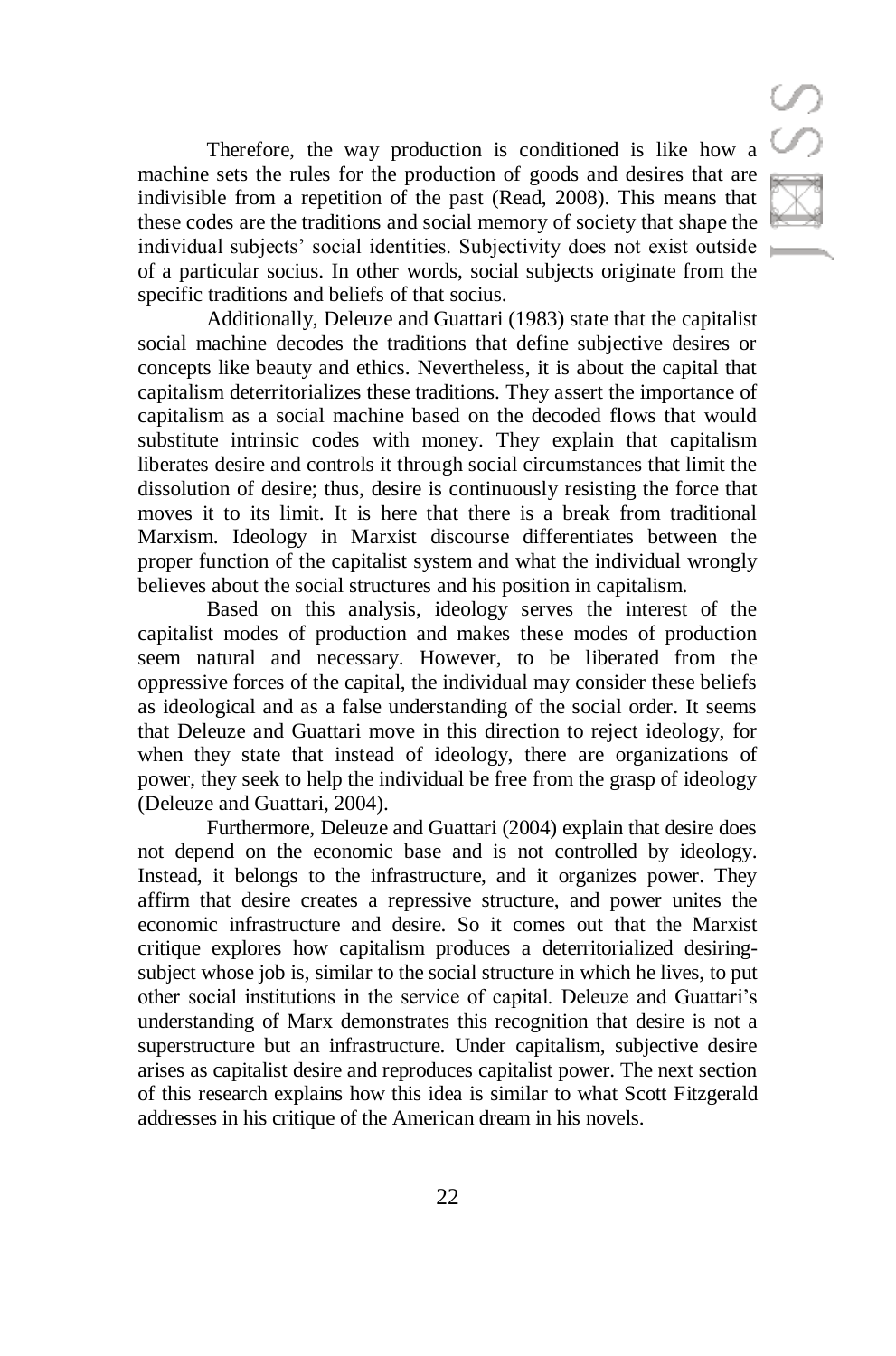#### **Result and Discussion**

To illustrate Fitzgerald's critique of the American dream, we will explicate the commodification of love in his novels on the basis of Deleuzian desire. In Fitzgerald's fictional world, the dream of his male protagonists is to win a golden girl who embodies money and the colorful promises of life. This golden girl is directly linked to the capital and symbolizes the commodification of desire and the American dream. The following sections show in what ways these heartbroken male characters epitomize the failure of the American dream.

#### *This Side of Paradise* **and** *The Beautiful and Damned*

The central theme of *This Side of Paradise* is Amory Blaine's experience of love. Throughout this novel, he has unsuccessful love affairs with various girls. Eventually, he falls in love with Rosalind. His love for Rosalind proves to be a passionate affair since it is her refusal that puts him in a catastrophic state. Amory's love for Rosalind is more profound and climactic, and it develops to the degree that it involves the question of his existence. Therefore, he suffers a great deal when Rosalind declines him. She breaks up with him to marry Dawson Ryder, a wealthy man, because she fears a life of responsibility and struggle for money.

Consequently, Amory quits his job and drinks for three weeks to get over Rosalind. Commenting on this part, Thomas J. Stavola (1979: 87) calls the egocentric Rosalind a new Isabelle addicted to the luxury and security of money. Put differently, she is a deterritorialized desiringsubject whose desire for money is a capitalist desire that serves ideology. Rosalind's decision indicates the social reality of the time when financial security is more important than romance: "I dread responsibility. I don't want to think about pots and kitchens and brooms. I want to worry whether my legs will get slick and brown, when I swim in the summer" (Fitzgerald, 1954: 210). Her love is devoid of any responsibilities or commitment.

Similarly, money has a profound significance in the novel, and Amory realizes that poverty is a curse. After his father's death, he falls into financial crisis and declares: "I detest poor people . . . I hate them for being poor. . . It's the ugliest thing in the world. It's essentially cleaner to be corrupt and rich than it is to be innocent and poor" (Fitzgerald, 1954: 275). His gloom intensifies when Amory learns that his mother gives half of her money to the church. When he finds himself trapped in poverty, he judges that communism is better than capitalism. This is the point when Amory is disgusted with capitalism and realizes that ideology serves capitalism. Being left heartbroken and penniless, Amory regards his ambition for love and money as ideological tools that serve capitalism. This understanding helps him be liberated from ideology; thus, he confesses to Mr. Ferrenby: "This is the first time in my life I've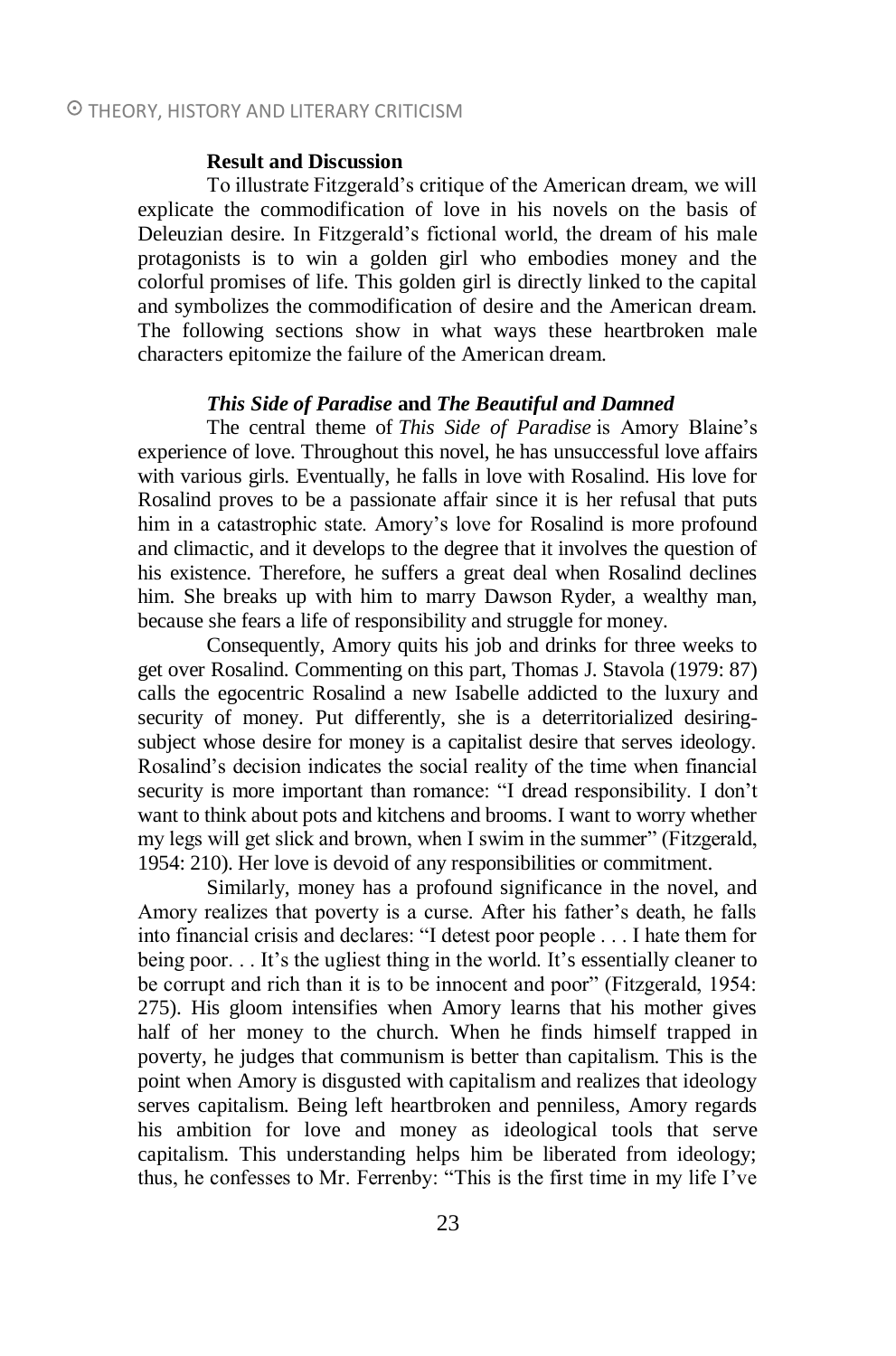argued Socialism" (Fitzgerald, 1954: 228). He admits that he is "sick of a system where the richest man gets the most beautiful girl if he wants her, where the artist without an income has to sell his talents to a button manufacturer" (Fitzgerald, 1954: 229). Furthermore, Amory notes that capital takes control of politics as well, and his country does not resort to ideal democracy. The congressmen buy their votes and corrupt the system of politics. He exclaims, "For two cents the voter buys his politics, prejudices, and philosophy" (Fitzgerald, 1954: 230).

While love is an important theme in *This Side of Paradise*, in *The Beautiful and Damned*, money dominates the life of Anthony and Gloria. Anthony's expected inheritance convinces Gloria Gilbert, the golden girl, to marry him. In the beginning, Gloria's parents are against this marriage because Anthony is not rich. Anthony, who is financially inferior to Gloria, struggles to win her love. After they get married, Anthony gets into a lawsuit with his grandfather, Adam Patch, who deprives him of his legacy in his will. Although, in the end, Anthony wins the case, it is too late. By that time, his potential is exhausted, and Gloria's youth and beauty are wasted. In the middle of their married life, when they have spent most of their bank money, they began to look for jobs. For a short time, the husband works at an advertising firm, and the wife attempts to become an actress. However, both of them prove unsuccessful in their careers; in fact, they seem to be the victims of a corrupt society that has ignored tradition (Lee, 1989). In other words, Anthony's subjective identity, which originates from the specific beliefs and traditions of the socius, is deterritorialized and defined by money. This makes it clear that their marriage is not filled with love. They do not have any commitment to their marriage. For example, Gloria once said: "I am a solid block of ice" (Fitzgerald, 1986: 57). As she lacks judgment, she takes money for the most valuable thing in life. Anthony's situation also teaches him that life does not move forward without money. In such conditions, Anthony is attracted by two dominant forces operative in American society. One is money, and the other is an endless love that he at first thought, would generate a feeling of identity within him (Stavola, 1979).

In *This Side of Paradise* and *The Beautiful and Damned*, Amory and Anthony search for money and love. However, they fail to realize that their desires for a sense of identity that they are determined to link to their dream-girls are still really attached to capital, since both Rosalind and Gloria are far affluent than themselves and are dependent on money. Amory and Anthony fail to establish a sense of their identity because they are consumed by a capitalistic system that defines the selfactualization of the people through money and consumerism. This failure is comparable with Deleuze and Guattari's belief that desire produces subjects as becoming. From their eyes, structures of power express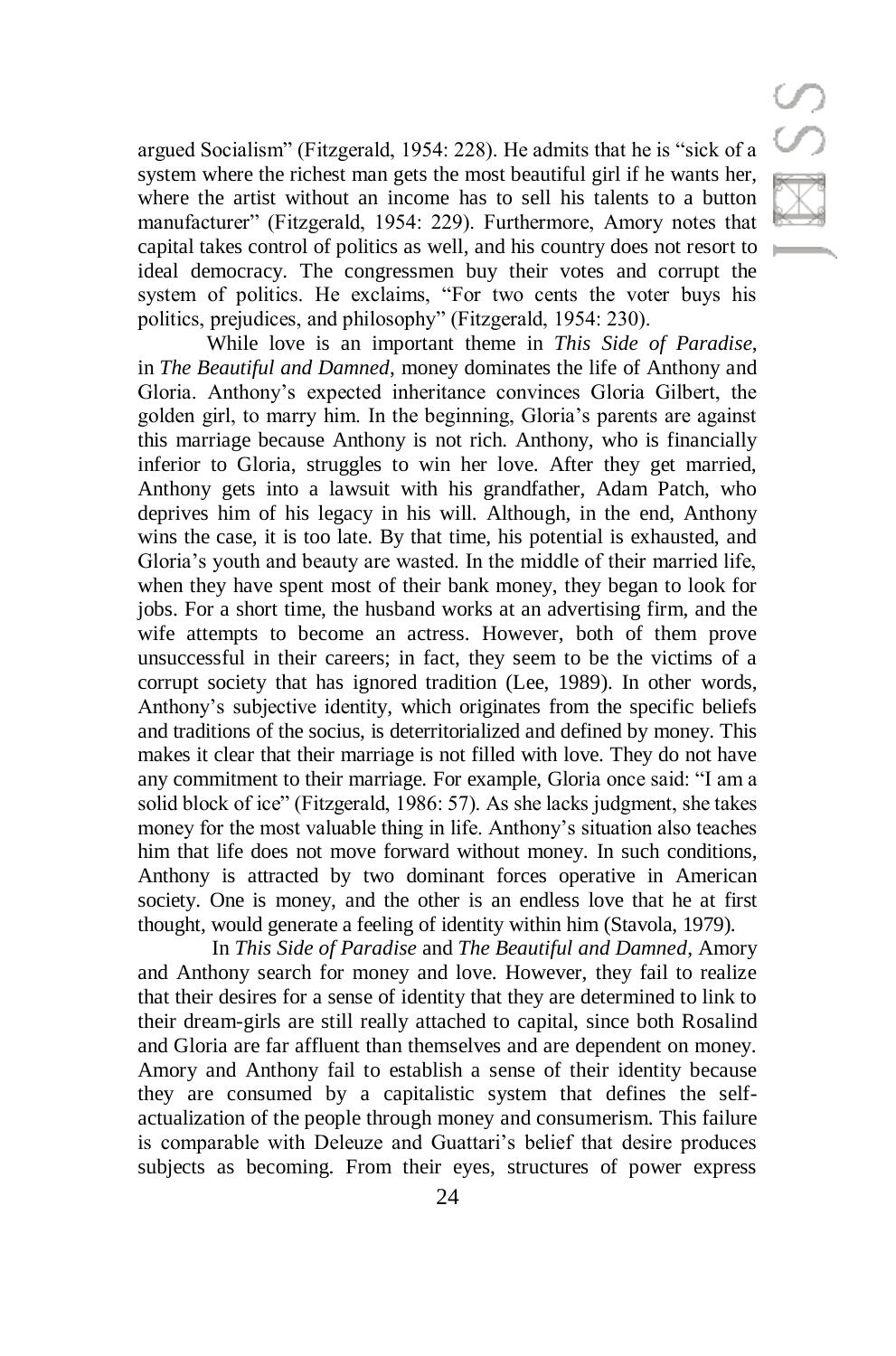legitimate conceptions of desire. As a result, Amory and Anthony's search for love is a search for an infinite possibility that is still fettered to the system. Fitzgerald shows that had Amory won Rosalind as Anthony did with Gloria, the result would be the same: They will never transcend into a greater whole that would free them from a lost, hopeless battle of capitalistic bondage.

## *The Great Gatsby* **and** *Tender Is the Night*

In *The Great Gatsby* and *Tender Is the Night*, money and love are the central issues. These novels present strong love stories that lead to the downfall of their heroes. *The Great Gatsby* is perhaps the best fictional depiction of the illusion that the American dream brings. Jay Gatsby's ambition is based on a "vast, vulgar, and meretricious beauty," and he is not more than dimly aware of the corruption of his dream (Fitzgerald, 1925: 125). However, after Gatsby's death, Nick Caraway comes to believe that "what preyed on Gatsby, what foul dust floated in the wake of his dreams..." is responsible for the disaster (Fitzgerald, 1925: 135). Thus, Gatsby's dream, based on his "extraordinary gift for hope, his romantic readiness and his heightened sensibility to the promises of life" as it is, fails because it is based on the materials provided by the American society (Fitzgerald, 1925: 88). Lionel Trilling (1950: 185) remarks that the writers of the twenties ventured to come to terms with American society's inward experience. He argues that they were concerned with the formation of the Americans as the products of a new social experiment. Therefore, the personal contradictions that Fitzgerald has experienced enhance the implications of the dream for his fictional characters.

The failure of Gatsby's dream shows that he is subject to the law of the capital that demands one's labor in exchange for money. It seems that this idea is supported by Deleuze and Guattari's critique of Marx: Gatsby's desire to win Daisy and attain the wealth and glamour that her world represents, becomes an actual commodity under capitalism. This commodity is connected to other commodities Gatsby buys, like his yellow Rolls Royce or his hydroplane, to impress Daisy. Gatsby's labor makes him rich, and based on the illusion that capitalism creates, he is free to fulfill his desire and win Daisy. However, Deleuze and Guattari agree with Marx that Desire belongs to the infrastructure. They explain that since ideology serves the capital, it controls subjective desire and directs it toward the reproduction of the capital. This shows that desire is a component of capitalism, and the system creates the illusion that the individual can attain all that he desires through his labor, while in reality, desire is controlled by the ideology that serves the system. Therefore, the fact that there is no liberation of desire, is the trap into which Gatsby falls. In other words, by following Daisy, Gatsby accepts the dream of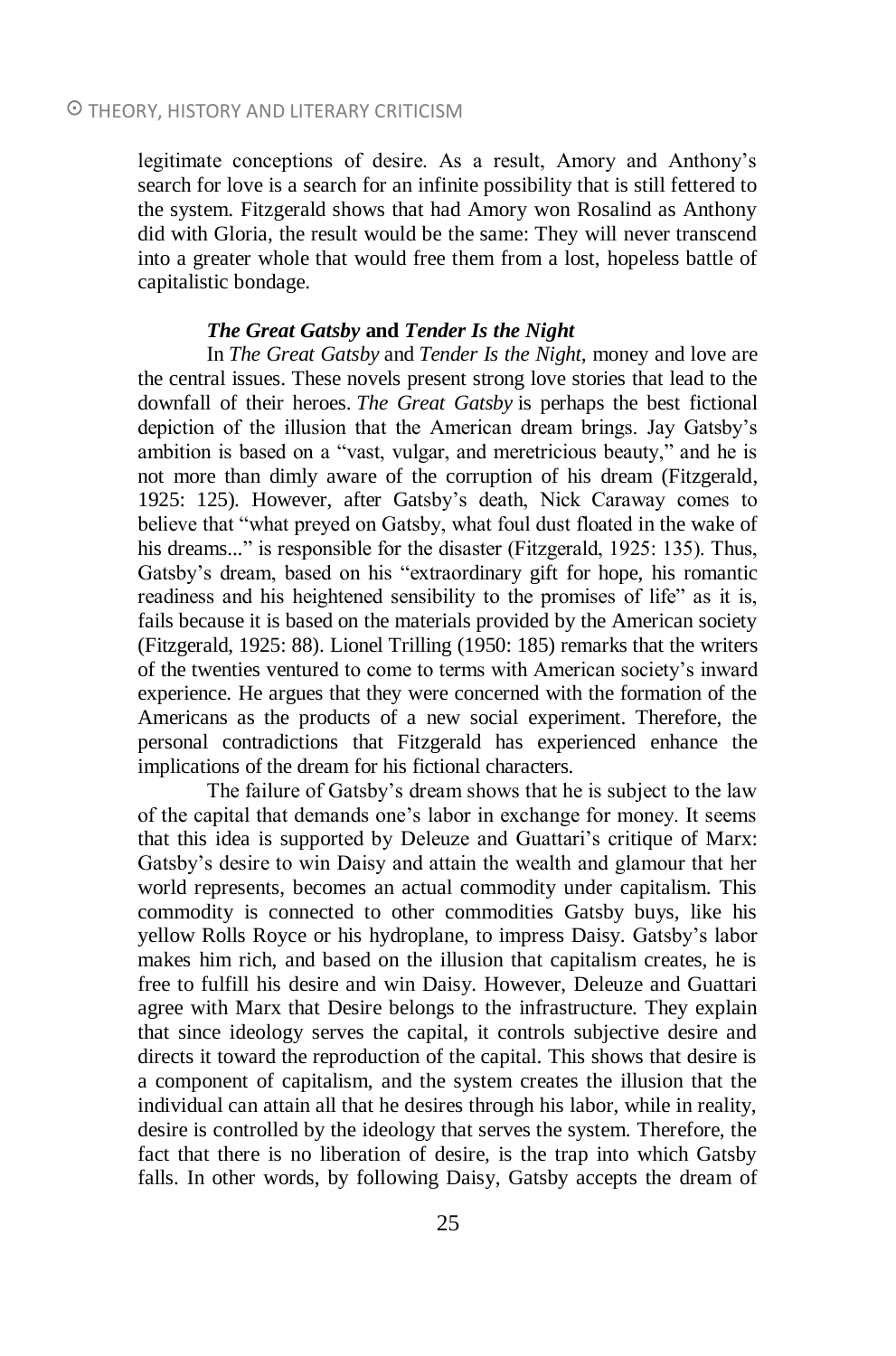getting rich, a dream that the capitalist social system has implanted in him. Although he becomes a rich man, he has to abandon his desire to get Daisy and take the membership of her social class. This failure is due to Gatsby's threat to the maintenance of capitalism as a system controlled by the aristocrats. In the first pages of the novel, this crisis is depicted in Tom's violent outburst: "Civilization's going to pieces" (Fitzgerald, 1925: 14). As a member of the dominant class, Tom is worried that the lower class, including the inferior race, are taking control of the system, and he believes that this is anarchy. Gatsby is a real threat to Tom because the former wants to steal the latter's love commodity (Daisy) from Tom. Just as ideology abates any genuine threat to capitalism, Tom's measures that lead to Gatsby's death ensure the elimination of a threat to capitalism.

In *Tender Is the Night*, the relationship between love and money is manifested on a larger scale. This novel is about Dr. Dick Diver's mutual love with Nicole Diver and Rosemary Hoyt. Nicole Diver is, at first, one of his wealthy patients, but later she becomes his wife. Rosemary Hoyt is a beautiful young actress. A significant part of the novel deals with money and represents the life of the American expatriates in France who are on pleasure trips.

In this novel, love affairs are almost like a theatrical performance. Dick acts as a paternal figure in his relationships. Nicole is a psychiatric patient who is the victim of an incestuous affair with her father, Mr. Devereux Warren. Dick's sympathy and devotion to her treatment that is like paternal love, make her fall in love with Dick, and in their relationships, she acts as a daughter. On the other hand, Rosemary's love for Dick is like the role of an actress, a game that her mother, Mrs. Speers, stages for her. Rosemary tells Dick: "I think you're the most wonderful person I ever met – except my mother" (Fitzgerald, 1955: 38). She further tells Dick: "My mother. She decides business matters. I couldn't do without her" (Fitzgerald, 1955: 24). So, Mrs. Speers is a mother who manipulates her daughter for money because love has no value with her. She warns Rosemary, "You are brought up to work – not especially to marry. . .Wound yourself or him – whatever happens, it can't spoil you because economically you're a boy, not a girl" (Fitzgerald, 1955: 40). Yet, for Rosemary, it is not easy to step forward because she is familiar with "her mother's middle-class mind, associated with her attitude about money" (Fitzgerald, 1955: 54). Like Amory in *This Side of Paradise*, Dick is repelled by capitalistic ideology and notices that love is used as a commodity exchange for money. In this way, the essential fact in the triangular love of Nicole, Dick, and Rosemary is that the couples are not committed to each other.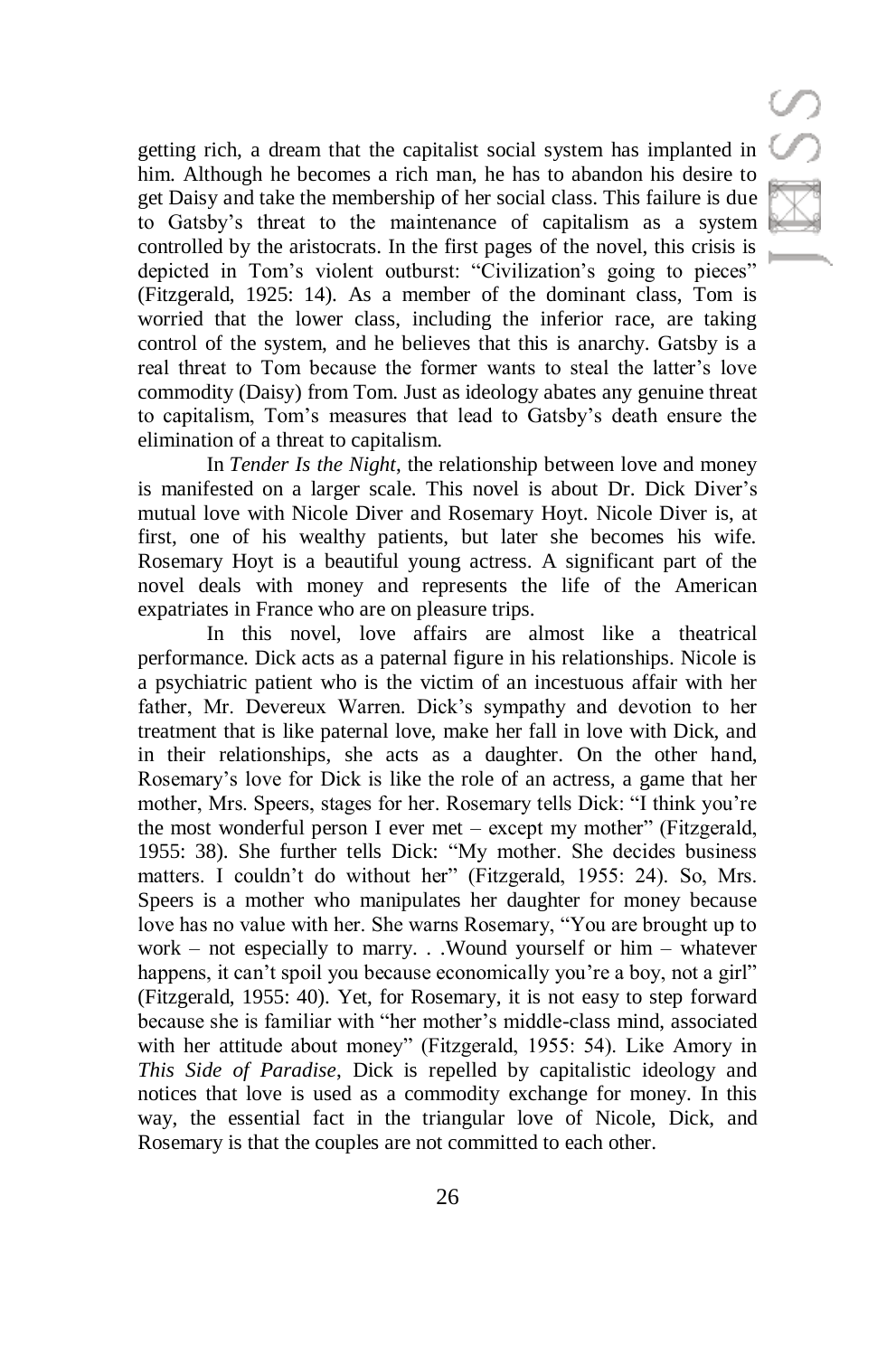Like Rosemary's mother, Nicole's sister, Baby Warren, degrades Dick for his excessive pride in her parental money. Baby encourages Nicole to leave Dick for Tommy Barban. Like Mrs. Speers, Baby believes that money is superior to love and that with money, one can buy everything, including love. The wealthy Mr. Warren once hired even Dick to act in love with the unstable Nicole. Thus, the strong desire for money in this novel represents Deleuze and Guattari's belief that desire belongs to the infrastructure. They claim that it is desire that organizes the power. Likewise, Fitzgerald shows that the Warrens' wealth grants them power over the other characters like Dick.

While Nicole is an aristocrat, Rosemary is a successful movie star, and so both of them are financially secure. Therefore, they look at love as an accessory and as a commodity in their lives. For example, there are many instances of Nicole and Baby's money-oriented egoism. Baby acclaims that doctors "could be purchased in the intellectual stockyards of the South Side of Chicago" (Fitzgerald, 1955: 217). After their separation, when Nicole marries Tommy and Dick establishes his office in Buffalo, Nicole writes to Dick to see whether he needed money or not (Fitzgerald, 1955: 326). Her behavior is not out of love or sympathy for Dick but out of selfish egoism rooted in money. Additionally, Baby Warren plays a significant role in Dick's decline and Nicole's love. She boastfully refers to their rail-road property to humiliate Dick: "There's a lot of business, - the property we used to call the station property . . . it belonged to Mother. It's a question of investing the money" (Fitzgerald, 1955: 230).

Baby takes part in the critical decisions of the Warren family, including Nicole's psychiatric treatment. Like Tom Buchanan in *The Great Gatsby*, Baby Warren strongly believes in ancestral pedigree and critically investigates Dick's ancestry before his marriage to Nicole. She is skeptical about the marriage and continuously tries to debase Dick. Later, Baby defies Dick's independent individuality by telling him: "We own you, and you'll admit it sooner or later. It is absurd to keep up the pretense of independence" (Fitzgerald, 1955: 233). Eventually, Baby persuades Nicole to divorce Dick and to marry Tommy. Nicole also changes and becomes like her sister: "Nicole had been designed for change, for flight, with money as fins and wings." (Fitzgerald, 1955: 302). Fitzgerald describes the change that comes upon Nicole in this way: "Nicole is now made of – of Georgian pine, which is the hardest wood known, except lignum vitae from New Zealand" (Fitzgerald, 1955: 299).

In *Tender Is the Night*, Fitzgerald presents another perspective on the relationship between love and money. Unlike Gatsby, who is independent both financially and professionally, Dick lacks Nicole's financial security and Rosemary's professional prosperity. He believes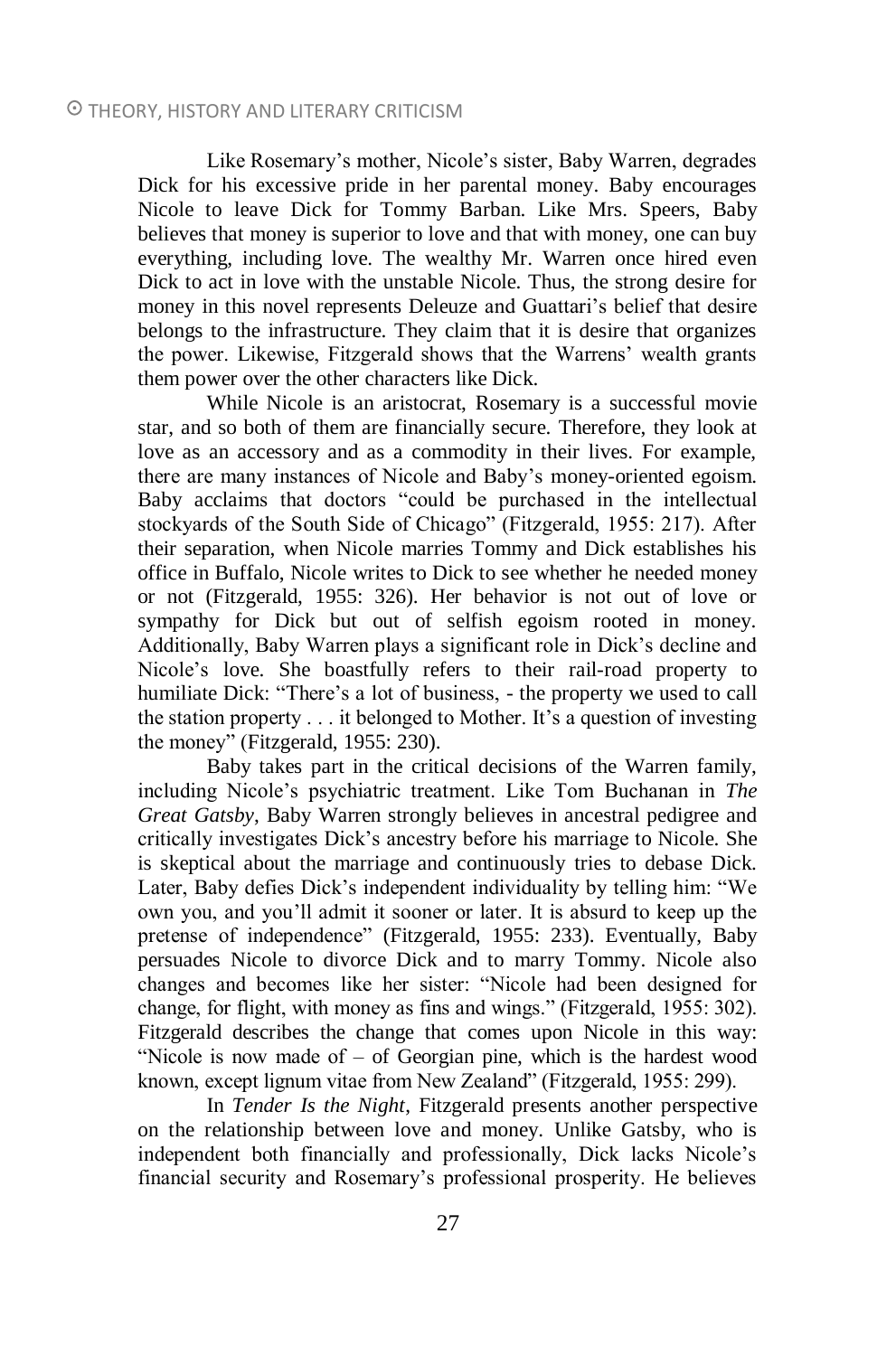that love can free him from his unhappy situation. Nevertheless, similar to Gatsby, the faith in love betrays Dick. Gatsby and Dick fail to notice that in their capitalistic society, love depends on money and that love is like a commodity that can be bought. William Fahey (1973: 60) describes Fitzgerald's depiction of American society as a monetary society filled with superficial pleasures.

To Fitzgerald, the weakness of his country is its restlessness. For him, the independence that his nation seeks means the rejection of historical responsibility. Thus, the rejection of tradition deviates Americans from the right path of the dream, and Fitzgerald (1945: 184) believes that this leads to unhappiness. He makes it clear that his belief about the ruling passions of his country is universally applicable: "This is what I think now: that the natural state of the sentient adult is a qualified unhappiness". The unhappiness that Fitzgerald describes is the condition of the Post-Renaissance man who has survived the war and has come to reject any ties with the previous generation. Therefore, it can be suggested that Fitzgerald has an attitude of acceptance, and similar to Gatsby, he is hopeful about the future. In the imaginative history of the American civilization, Fitzgerald has discovered a universal model of desire that would lead to happiness as long as it is linked to tradition. Like Deleuze and Guattari, Fitzgerald implies that the dream is a desire that belongs to the infrastructure. Moreover, the protagonists of Fitzgerald's novels follow the commodification of a dream that results from ignoring historical responsibility.

#### **Conclusion**

Deleuze and Guattari's critique of capitalism analyzes how the capitalist social machine deterritorializes subjective desires. They demonstrate that in a capitalistic society, subjective desire arises as a capitalist desire that reproduces the capitalist power. Therefore, capitalism transforms subjective desires into insatiable needs for commodities and then comes to control them for the sole purpose of reproducing and sustaining the capital. The American dream is a version of capitalistic desire because it depends upon the satisfaction of commodities. Furthermore, it continuously represses the laborer working to fulfill his dreams while, in reality, his labor makes the upper class wealthier.

In his novels, Fitzgerald has embodied the contradictions of the American experience such as success and failure, dream and nightmare, illusion, and disillusionment. He has chronicled a schizophrenic society that desperately follows wild and carefree sensations that attach it to the Jazz Age of the 1920s, while its values are on the edge of decadence. However, Fitzgerald's novels remind one that things are not as simple as this. In his fiction, the pursuit of happiness is a euphemism for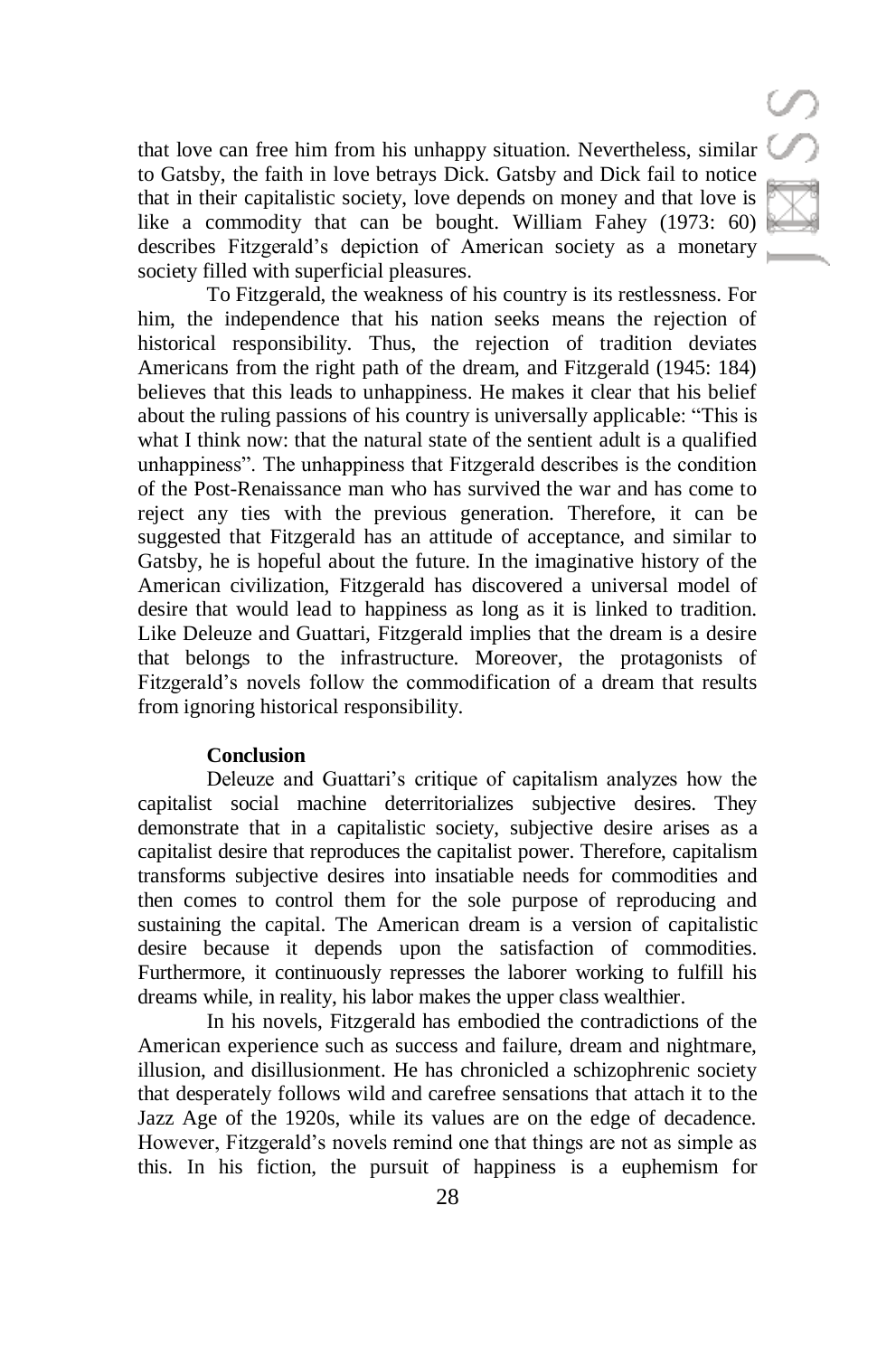possessions. The effect of class differences on personal ambitions is a further issue in Fitzgerald's fiction. Ghasemi and Tiur (2009) point out that Fitzgerald develops an awareness of social life that can fulfill an ideal dream either through personal ambition or a life committed to some private ideal. To achieve this purpose, Fitzgerald provides a first-hand account of this *brave new world* and the fevered imagination. His fiction analyses the corruption of the American dream in industrial America, which is not other than the meaning of a pursuit doomed to failure. At first, Fitzgerald's hero is compelled to follow his Romantic dreams and desires. Nevertheless, his dreams and desires are later shattered by the materials that the social structures offer as substitutes to them, and it is in this way that the American culture makes the subject always dependent on the capital and thus perpetually unsatisfied.

In the fiction of Fitzgerald, the American dream has two goals. For one, it is a search for eternal beauty and youth. Along with this, the essence of the American dream is the illusion of happiness that surrounds the leisure class. Nevertheless, its second goal is money which is a familiar Anglo-Saxon ideal of salvation. However, Fitzgerald condemns these burning ambitions because they ground the appearance of a monopoly of privileges as well as the commodification of love. This belief is in line with Deleuze and Guattari's (1983: 139) process of deterritorialization within capitalism, in which the "inscribing socius" or the traditions decide the predominance of specific concepts and characteristics over the others. As a result, when beauty and youth that belong only to the aristocracy are commercialized, money becomes the only means via which the individual can attain them. Thus, love transforms into a dream, and glamour is promised to the individual as long as he obtains money.

Fitzgerald's novels deal with how class differences make an impact on personal ambitions. In his fiction, he illustrates the American dream's corruption in industrial America through a close connection between money and love. Amory's love for Rosalind, Anthony's love for Gloria, Gatsby's love for Daisy, and Dick's love for Nicole are desires for wealth and luxury. Hence, in Fitzgerald's story-world, love is commodified. His heroes follow a recurrent pattern that dictates their aspiration for money and love as they meet their tragic fates. They suffer deplorable frustrations by chasing their dreams, and they fail to have complete control over their life because they live in a capitalistic society where money controls life and man is often measured in terms of material success and money. In this context, fiction is used as a tool that reveals the truth about our world. Here, there is a reversed relationship between fiction and reality, so fiction helps us better understand reality. In other words, Fitzgerald's fiction is a moral lesson on the failures of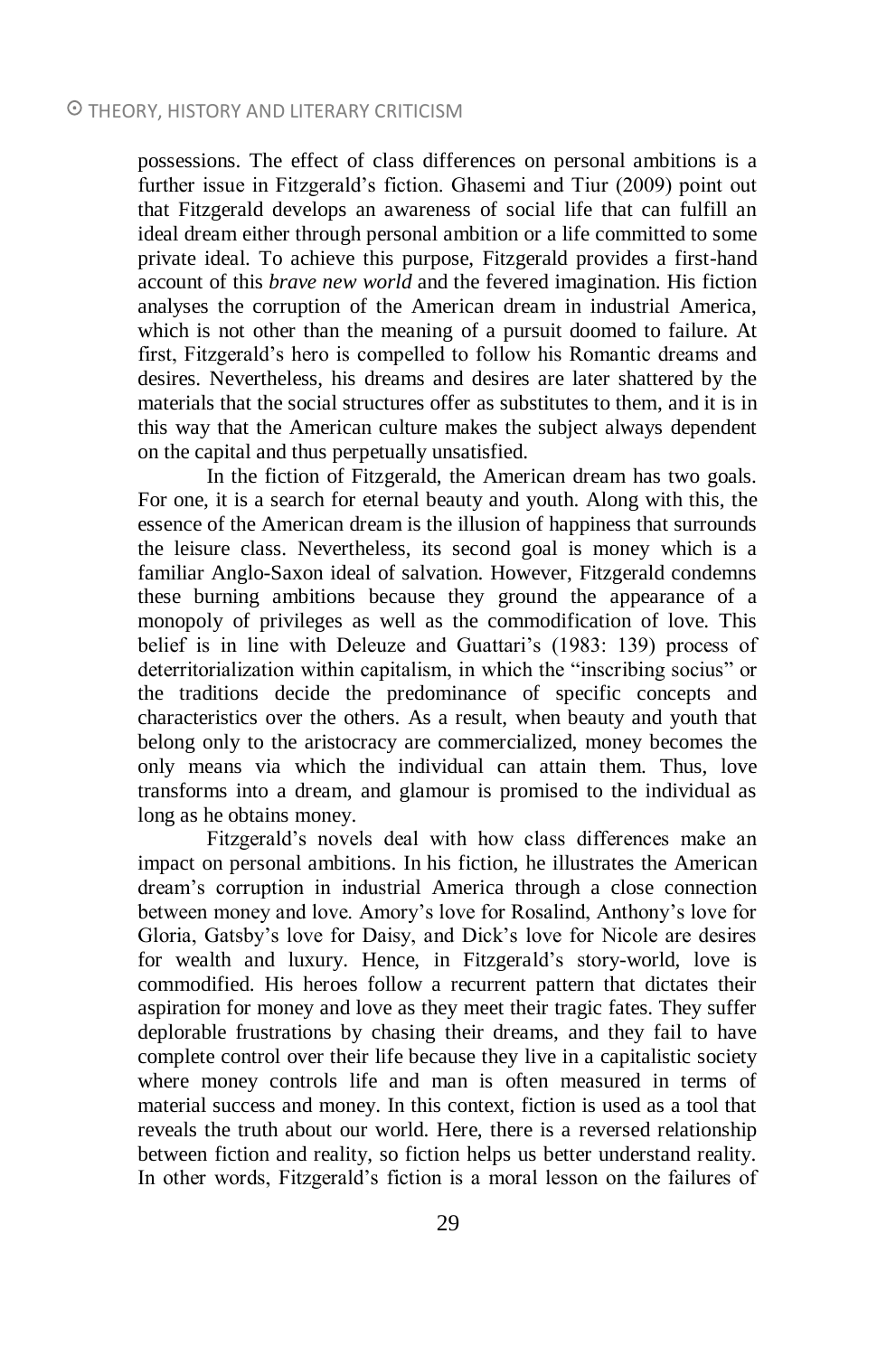the American dream. Fitzgerald's analysis of reality in his fiction is similar to Deleuze and Guattari's reading of Marx. Both of them carefully analyze the nature of the forces that operate within a real or fictional world.

#### **REFERENCES:**

Deleuze, Gilles, and Felix Guattari, *Anti-Oedipus: Capitalism and Schizophrenia Volume I.* Minneapolis, University of Minnesota Press, 1983.

Deleuze, Gilles, and Felix Guattari, *On Capitalist Desire*, in David Lapoujade, ed., *Desert Islands and Other Texts: 1953-1974*, Los Angeles and New York, Semiotext(e), 2004.

Deleuze, Gilles, and Claire Parnet, *A Conversation: What is it? What is it for?* in *Dialogues II,* 1-35, New York, Columbia University Press, 2007.

Fahey, William. A., *F. Scott Fitzgerald and the American Dream*, New York, Crowell, 1973.

Fitzgerald, F. Scott, *The Beautiful and Damned*, New York, Macmillan Publishing Company, 1986.

Fitzgerald, F. Scott, *The Crack-Up*, New York, New Directions, 1945.

Fitzgerald, F. Scott, *The Great Gatsby*, New York, Scribner's, 1925.

Fitzgerald, F. Scott, *Tender Is the Night*, New York, Charles Scribner's Sons, 1955.

Fitzgerald, F. Scott, *This Side of Paradise*, New York, Charles Scribner's Sons, 1954.

Ghasemi, Parvin, and Mitra Tiur, *The Promise and Failure of the American Dream in Scott Fitzgerald's Fiction*, in "K@ta: a Biannual Publication on the Study of Language and Literature", 11.2, 2009, p. 117-127.

Guattari, Felix, *Chaosophy: Texts and Interviews 1972-1977*, MIT Press, 2008.

Lee, Robert, *Scott Fitzgerald: The Promises of Life,* New York, St. Martin's Press, 1989.

Marx, Karl, *Capital: Volume One: A Critique of Political Economy*, United States, Dover Publications, 2019.

Marx, Karl, *Economic and Philosophic Manuscripts of 1844*, in R. Tucker, ed., *The Marx-Engels Reader*, New York and London, Norton, 1978, p. 66-125.

Marx, Karl, *Grundrisse: Foundations of the Critique of Political Economy*, Penguin Books Limited, 2005.

Marx, Karl and Friedrich Engels, *The Economic and Philosophic Manuscripts of 1844 and the Communist Manifesto*, Prometheus Books, 2009.

Mizener, Arthur, *F. Scott Fitzgerald: A collection of critical essays*, New Jersey, Prentice-Hall, 1963.

Pfeifer, G., *The Question of Capitalist Desire: Deleuze and Guattari with Marx*, in "Continental Thought and Theory: A Journal of Intellectual Freedom", 1.4, 2017, p. 254-269.